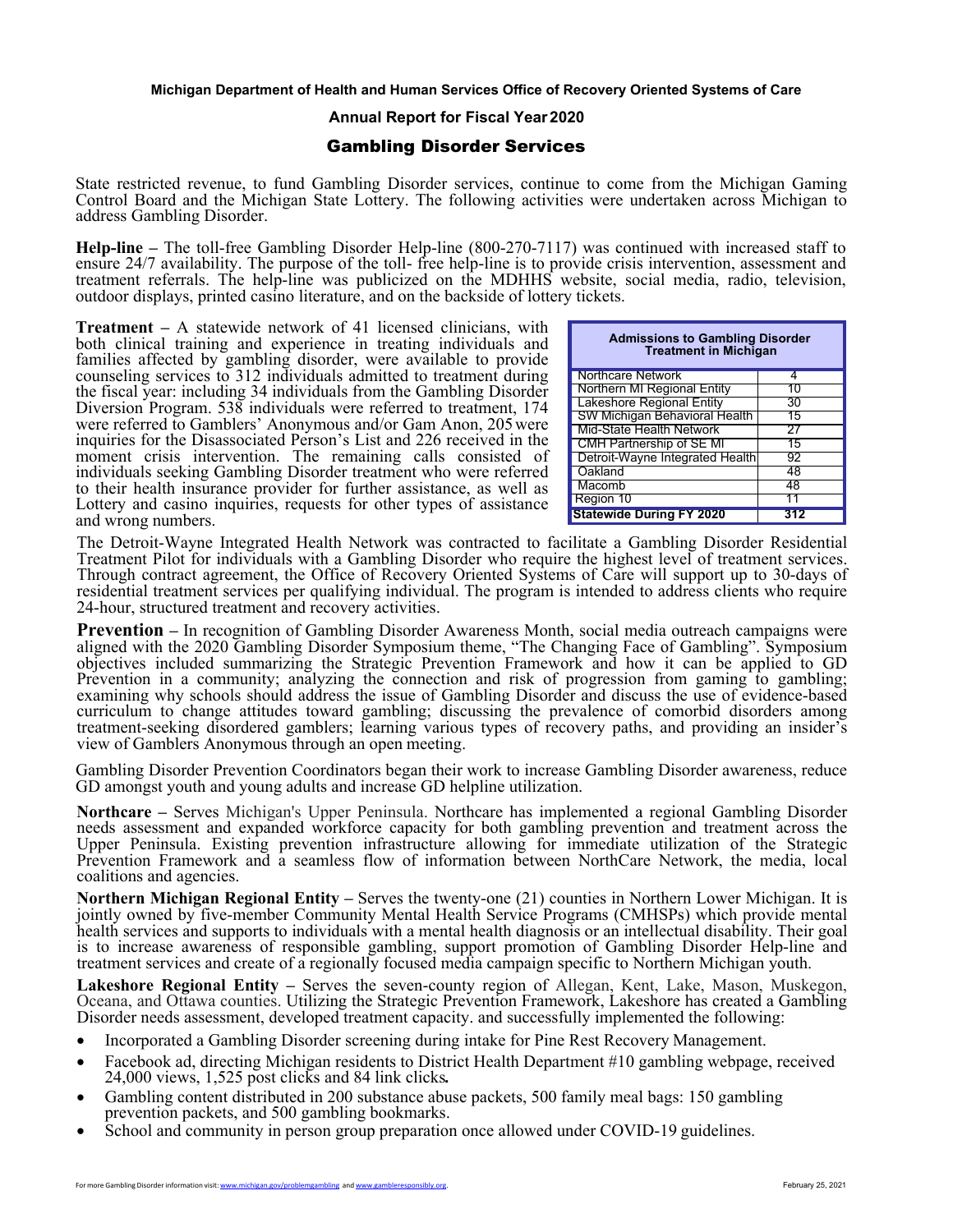**Southwest Michigan Behavioral Health –** Serves the eight-county region of Barry, Berrien, Branch, Calhoun, Cass, Kalamazoo, St. Joseph, and Van Buren. Southwest Michigan Behavioral Health utilizes a multi-phase approach by coordinating efforts with local leaders, task forces, and coalitions to reduce the negative impacts associated with Gambling Disorder by:

- Conducting a readiness assessment study using the Tri-Ethnic Center for Prevention Research Model
- Increasing gambling disorder screening at key treatment access points.
- Developing and implementing evidence-based multi-media regional Gambling Disorder awareness
- Trained relevant staff about the signs, symptoms, and treatment of Gambling Disorder.
- Expanded capacity of regional services to treat gambling disorder.
- Developing sustainable gambling disorder prevention and treatment efforts.

**Mid-State Health Network –** Serves 21 rural and urban counties in Michigan's lower peninsula. Mid-State has conducted a regional Gambling Disorder needs assessment and prevalence study focusing on youth and comorbidity. Aggregate data will be used for further planning and development of Gambling Disorder services. To date, Mid-State has received data from 1128 youth participants of prevention programs. Mid-State Health Network will continue to:

- Implement gambling disorder screening of all clients entering SUD treatment.
- Create contractual opportunities for Gambling Disorder training and development for providers working with youth related programs.

**CMH Partnership of Southeast Michigan –** Serves the four-county region of Lenawee, Livingston, Monroe and Washtenaw. CMH Partnership has successfully implemented the Gambling Disorder assessment tool NORC Diagnostic Screen for Gambling Disorders (NODS) Control, Lying, and Preoccupation (the "CLiP") during initial client assessment and intake, and have sustained a compliance rate of 95% throughout the Fiscal Year. CMH Partnership of Southeast Michigan will continue to:

- Utilize the Strategic Prevention Framework, organize a regional gambling disorder workgroup charged to engage in problem identification, conducting a region wide needs assessment; determine capacity and highrisk areas of need utilizing data driven decisions and strategies; and identify evidence-based practices to address local needs.
- Provide information to the general population and specific targeted groups on the impact of problem gambling and access to helpline and treatment.<br> Expand the capacity for treatment providers within the regional boundaries.
- 
- Ensure appropriate training on gambling disorders and use of assessment tools are incorporated into screening and assessment practices across the region.

**Detroit-Wayne Integrated Health Network (DWIHN) –** Serves all of Wayne County. Detroit-Wayne has partnered with the Center for Youth and Families (CCMO), Empowerment Zone Coalition (EZC) and Leaders Advancing and Helping Communities (LAHC) to develop a prevention program that increases Gambling Disorder awareness. Detroit-Wayne is utilizing existing coalition prevention infrastructure to strengthen partnerships and enhance the community approach to Gambling Disorder. Detroit-Wayne has successfully created a gambling prevention social media campaign comprised of 3 videos, reaching 204,202 people.

**Inter-Tribal Council of Michigan** – The Prevention Coordinator designated by the Inter-Tribal Council of Michigan (ITC), Tribal Gambling Disorder Prevention, Screening and Treatment (TGD) Initiative will provide evidence based and culturally responsive gambling disorder services to American Indian/Alaskan Natives (AI/AN) ages 12 and older who are enrolled members of the twelve federally recognized tribes in Michigan, members of other federally recognized tribes, and non-Native family members and descendants living within the collective 51 county service area of the participating tribes.

**Gambling Disorder Training –** In FY20, 40 clinicians completed the 30-hr basic Gambling Disorder training. Trainings on Gambling Disorder, and other behavioral health issues directly associated with Gambling Disorder, were provided throughout the fiscal year including Gambling Disorder and youth, gaming, military/veteran communities and domestic violence.

**Gambling Disorder Resources** – Materials are distributed by the Department of Health and Human Services Promotion Clearinghouse. Topics include: If You or Someone You Know has a Gambling Problem, Senior Gambling, Sports Gambling, and Youth Gambling. They are available in Spanish and Arabic.



Materials are available free of charge and are intended for Michigan residents, order at www.healthymichigan.com or call 1-800-353-8227.

Some materials can also be downloaded at www.michigan.gov/bhrecovery, click on the link [Resource Materials about Substance Use and Problem Gambling.](https://www.michigan.gov/mdhhs/0,5885,7-339-71550_2941_4871-15090--,00.html)